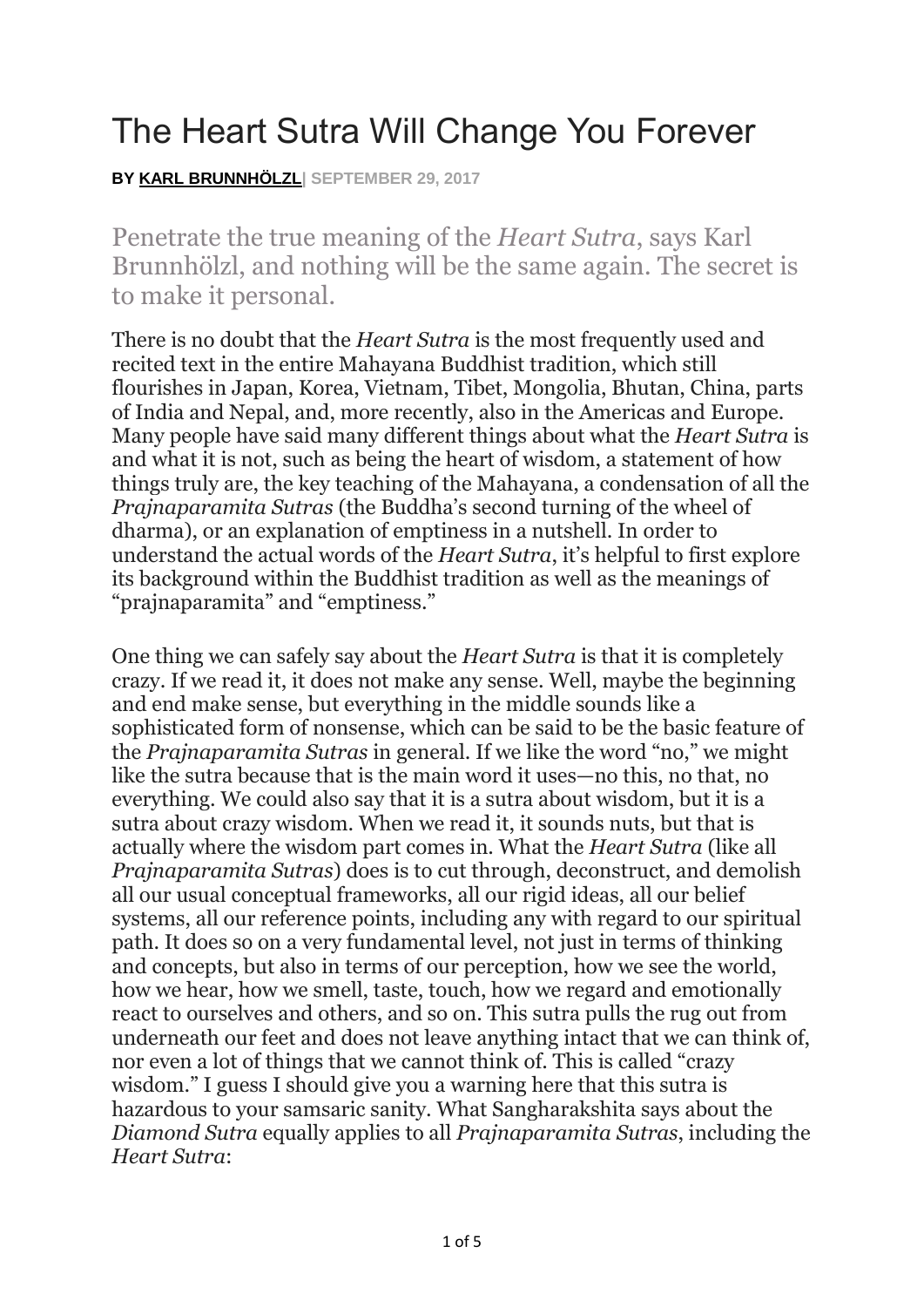*…if we insist that the requirements of the logical mind be satisfied, we are missing the point. What the Diamond Sutra is actually delivering is not a systematic treatise, but a series of sledgehammer blows, attacking from this side and that, to try and break through our fundamental delusion. It is not going to make things easy for the logical mind by putting things in a logical form. This sutra is going to be confusing, irritating, annoying, and unsatisfying—and perhaps we cannot ask for it to be otherwise. If it were all set forth neatly and clearly, leaving no loose ends, we might be in danger of thinking we had grasped the Perfection of Wisdom. —Sangharakshita, Wisdom Beyond Words*

Another way to look at the *Heart Sutra* is that it represents a very condensed contemplation manual. It is not just something to be read or recited, but the intention is to contemplate its meaning in as detailed a way as possible. Since it is the *Heart Sutra*, it conveys the heart essence of what is called *prajnaparamita*, the "perfection of wisdom or insight." In itself, it does not fuss around, or give us all the details. It is more like a brief memo for contemplating all the elements of our psychophysical existence from the point of view of what we are now, what we become as we progress on the Buddhist path, and what we attain (or do not attain) at the end of that path. If we want to read all the details, we have to go to the longer *Prajnaparamita Sutras*, which make up about twenty-one thousand pages in the Tibetan Buddhist canon—twenty-one thousand pages of "no." The longest sutra alone, in one hundred thousand lines, consists of twelve large books. The *Heart Sutra* is on the lower end, so to speak, and the shortest sutra consists of just one letter, which is my personal favourite. It starts with the usual introduction, "Once the Buddha was dwelling in Rajagriha at Vulture Flock Mountain" and so on, and then he said, "A." It ends with all the gods and so on rejoicing, and that's it. It is said that there are people who actually realize the meaning of the *Prajnaparamita Sutras* through just hearing or reading "A."

Besides being a meditation manual, we could also say that the *Heart Sutra* is like a big koan. But it is not just *one* koan, it is like those Russian dolls: there is one big doll on the outside and then there is a smaller one inside that first one, and there are many more smaller ones in each following one. Likewise, all the "nos" in the big koan of the sutra are little koans. Every little phrase with a "no" is a different koan in terms of what the "no" relates to, such as "no eye," "no ear," and so on. It is an invitation to contemplate what that means. "No eye," "no ear" sounds very simple and very straightforward, but if we go into the details, it is not that straightforward at all. In other words, all those different "no" phrases give us different angles or facets of the main theme of the sutra, which is emptiness. Emptiness means that things do not exist as they seem, but are like illusions and like dreams. They do not have a nature or a findable core of their own. Each one of those phrases makes us look at that very same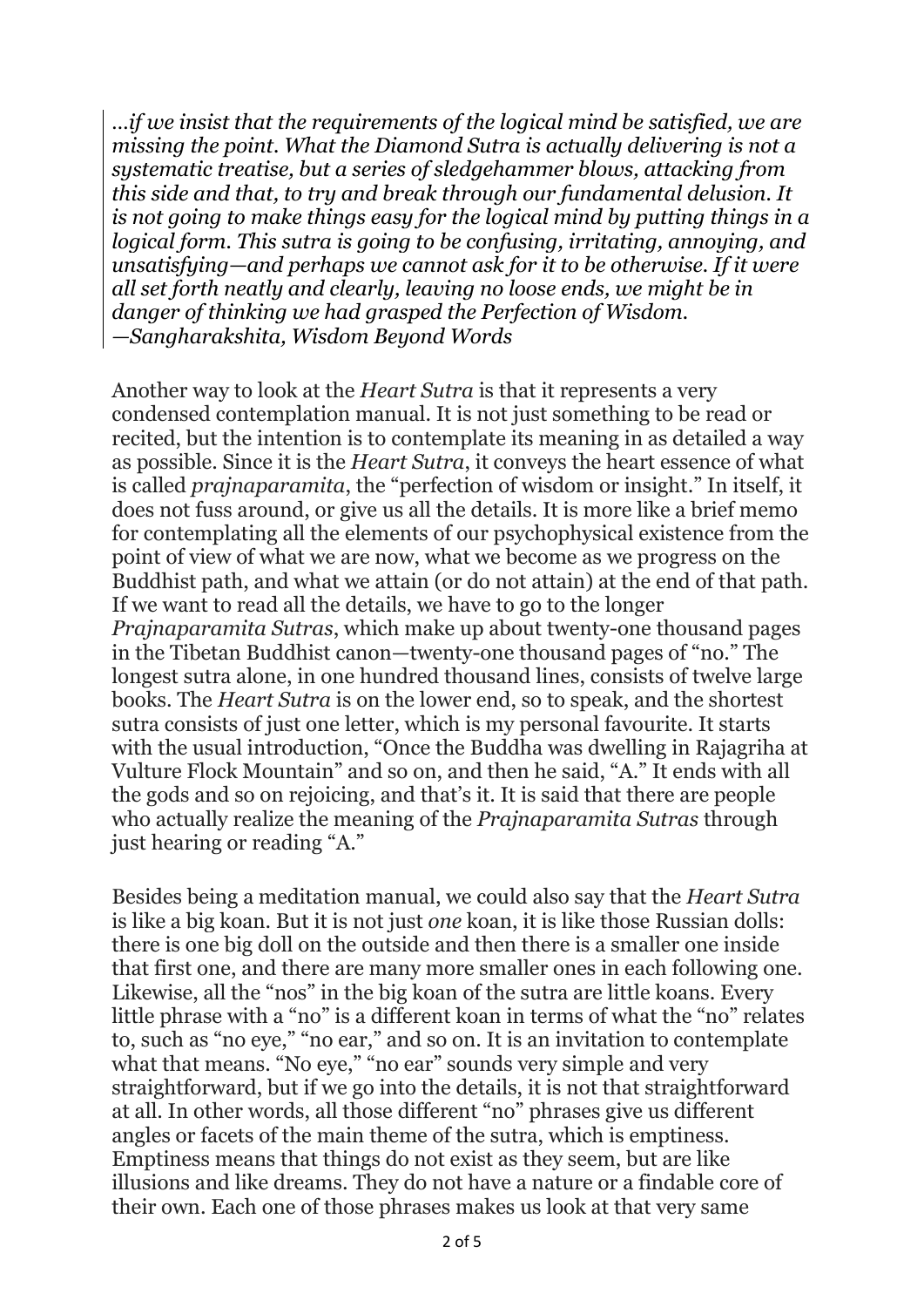message. The message or the looking are not really different, but we look at it in relation to different things. What does it mean that the eye is empty? What does it mean that visible form is empty? What does it mean that even wisdom, buddhahood, and nirvana are empty?

From an ordinary Buddhist point of view we could even say that the *Heart Sutra* is not only crazy, but it is iconoclastic or even heretical. Many people have complained about the *Prajnaparamita Sutras* because they also trash all the hallmarks of Buddhism itself, such as the four noble truths, the Buddhist path, and nirvana. These sutras not only say that our ordinary thoughts, emotions, and perceptions are invalid and that they do not really exist as they seem to, but that the same goes for all the concepts and frameworks of philosophical schools—non- Buddhist schools, Buddhist schools, and even the Mahayana, the tradition to which the *Prajnaparamita Sutras* belong. Is there any other spiritual tradition that says, "Everything that we teach, just forget about it"? It is somewhat similar to the boss of Microsoft recently having publicly recommended that PC users should not buy Windows Vista any more, but instead go straight from Windows XP to Windows 7. Basically, he was advertising against his own product. The *Heart Sutra* is similar to that, except that it tells us only what not to buy, but not what to buy instead.

In brief, if we have never seen the *Heart Sutra* and we read it, it sounds crazy because it just keeps saying "no, no, no." If we are trained in Buddhism, it also sounds crazy (maybe even more so) because it negates everything that we have learned and try to cultivate.

The *Heart Sutra* and the other *Prajnaparamita Sutras* talk about a lot of things, but their most fundamental theme is the basic groundlessness of our experience. They say that no matter what we do, no matter what we say, and no matter what we feel, we need not believe any of it. There is nothing whatsoever to hold on to, and even that is not sure. So these sutras pull the rug out from under us all the time and take away all our favorite toys. Usually when someone takes away one of our mental toys we just find new toys. That is one of the reasons why many of the *Prajnaparamita Sutras* are so long—they list all the toys we can think of and even more, but our mind still keeps grasping at new ones. The basic point is to get to a place where we actually stop searching for and grasping at the next toy. Then we need to see how *that* state of mind feels. How does our mind feel when we are not grasping at anything, when we are not trying to entertain ourselves, and when our mind is not going outside (or not going anywhere at all), when there is no place left to go?

Usually we think that if a given phenomenon is not something, it must be nothing, and if it is not nothing, it must be something. But emptiness is just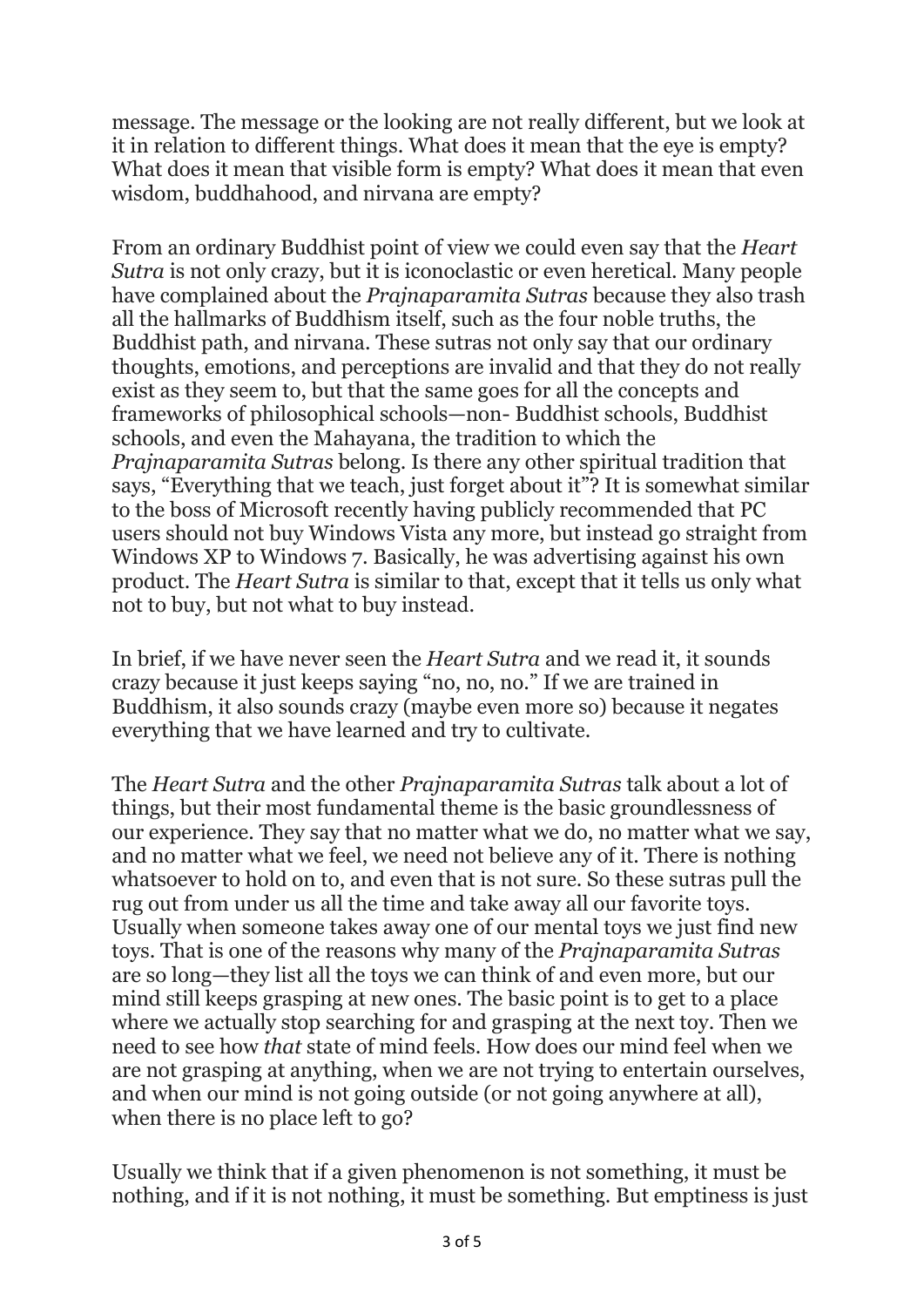a word for pointing out the fact that no matter what we say or think about something, it does not really correctly characterize that something because our dualistic mind just gets stuck in one extreme or the other. Thus, we could say that emptiness is like thinking outside of the box, that is, the box of black-and-white thinking or dualistic thinking. As long as we stay within the ballpark of dualistic thinking, there is always existence, nonexistence, permanence, extinction, good, and bad. Within that frame of reference, we will never get beyond it, no matter if we are religious, a scientist, a Buddhist, an agnostic, or whatever. Emptiness tells us that we have to step out of that ballpark altogether. Emptiness points to the most radical transformation of our entire outlook with regard to ourselves and the world. Emptiness not only means the end of the world as we know it, but that this world never really existed in the first place.

Why is it called the "*Heart Sutra*"? It has that name because it teaches the heart of the Mahayana, primarily in terms of the view. However, the basic motivation of the Mahayana is also implicitly contained in this sutra in the form of Avalokiteshvara, the great bodhisattva who is the embodiment of the loving-kindness and compassion of all buddhas. It is actually the only *Prajnaparamita Sutra* in which Avalokiteshvara appears at all, and in it he is even the main speaker. Thus, the *Heart Sutra* teaches emptiness through the epitome of compassion. It is often said that, in a sense, emptiness is the heart of the Mahayana, but the heart of emptiness is compassion. The scriptures even use the phrase "emptiness with a heart of compassion." It is crucial to never forget that. The main reason for Avalokitesvara's presence here is to symbolize the aspect of compassion and to emphasize that we should not miss out on it. If we just read all the "nos" and then get hooked on the "no path" of "no self" and "no attainment," it gets a little dreary or depressing and we may wonder, "Why are we doing this?" or "Why are we not doing this?" In fact, the heart essence of the *Prajnaparamita* teachings and the Mahayana is the union of emptiness and compassion. If we look at the larger *Prajnaparamita Sutras*, we see that they teach both aspects extensively. In addition to teaching about emptiness, they also speak about the path in great detail, such as how to cultivate loving-kindness and compassion, how to do certain meditations, and how to progress through the paths. They do not always say "no," but also sometimes present things in a more positive light. Even the *Heart Sutra*, toward the end, comes up with a few phrases without "no."

Without developing a soft heart and compassion, which like water softens our mental rigidity, there is a danger that the teachings on emptiness can make our hearts even harder. If we think we understand emptiness, but our compassion does not increase, or even lessens, we are on the wrong track. Therefore, for those of us who are Buddhists, it is good and necessary to give rise to compassion and bodhichitta before we study, recite, and